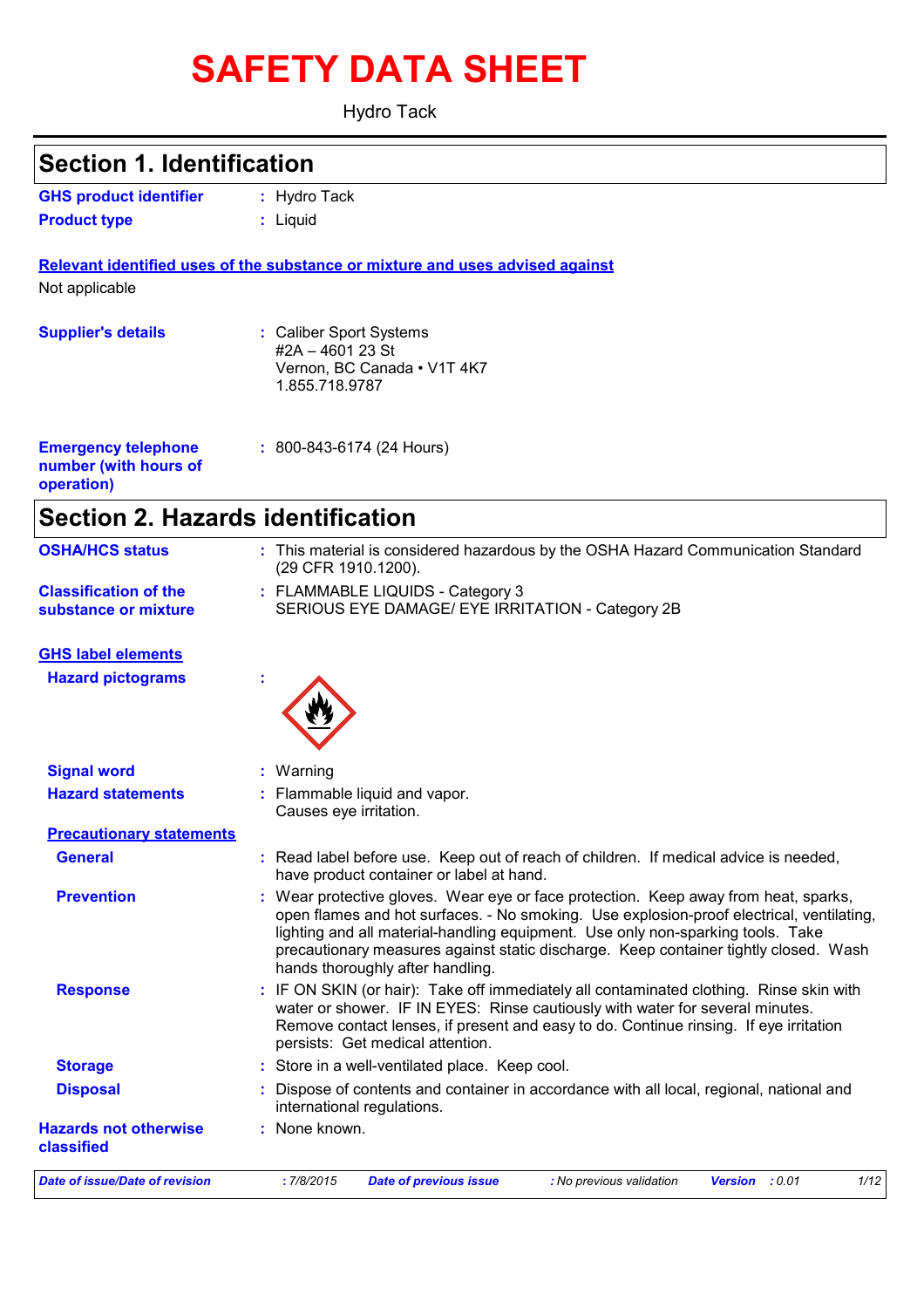### **Section 3. Composition/information on ingredients**

#### **Other means of Substance/mixture**

**:** Mixture

**:** Not available

#### **CAS number/other identifiers**

| <b>CAS number</b> |
|-------------------|
|-------------------|

**identification**

**Pr :** Not applicable

| <b>Ingredient name</b> | 70                   | <b>CAS number</b> |  |
|------------------------|----------------------|-------------------|--|
| 1-methoxy-2-propanol   | $5 -$<br>10<br>$5 -$ | 107-98-2          |  |
| Isopropyl alcohol      | 10                   | 67-63-0           |  |

Any concentration shown as a range is to protect confidentiality or is due to batch variation.

**There are no additional ingredients present which, within the current knowledge of the supplier and in the concentrations applicable, are classified as hazardous to health or the environment and hence require reporting in this section.**

**Occupational exposure limits, if available, are listed in Section 8.**

### **Section 4. First aid measures**

#### **Description of necessary first aid measures**

| <b>Eye contact</b>                                 |  | : Immediately flush eyes with plenty of water, occasionally lifting the upper and lower<br>eyelids. Check for and remove any contact lenses. Continue to rinse for at least 10<br>minutes. If irritation persists, get medical attention.                                                                                                                                                                                                                                                                                                                                                                                                                                                                                                                                                                                 |  |  |  |
|----------------------------------------------------|--|---------------------------------------------------------------------------------------------------------------------------------------------------------------------------------------------------------------------------------------------------------------------------------------------------------------------------------------------------------------------------------------------------------------------------------------------------------------------------------------------------------------------------------------------------------------------------------------------------------------------------------------------------------------------------------------------------------------------------------------------------------------------------------------------------------------------------|--|--|--|
| <b>Inhalation</b>                                  |  | : Remove victim to fresh air and keep at rest in a position comfortable for breathing. If<br>not breathing, if breathing is irregular or if respiratory arrest occurs, provide artificial<br>respiration or oxygen by trained personnel. It may be dangerous to the person providing<br>aid to give mouth-to-mouth resuscitation. Get medical attention if adverse health effects<br>persist or are severe. If unconscious, place in recovery position and get medical<br>attention immediately. Maintain an open airway. Loosen tight clothing such as a collar,<br>tie, belt or waistband.                                                                                                                                                                                                                              |  |  |  |
| <b>Skin contact</b>                                |  | : Flush contaminated skin with plenty of water. Remove contaminated clothing and<br>shoes. Get medical attention if symptoms occur. Wash clothing before reuse. Clean<br>shoes thoroughly before reuse.                                                                                                                                                                                                                                                                                                                                                                                                                                                                                                                                                                                                                   |  |  |  |
| <b>Ingestion</b>                                   |  | : Wash out mouth with water. Remove dentures if any. Remove victim to fresh air and<br>keep at rest in a position comfortable for breathing. If material has been swallowed and<br>the exposed person is conscious, give small quantities of water to drink. Stop if the<br>exposed person feels sick as vomiting may be dangerous. Do not induce vomiting<br>unless directed to do so by medical personnel. If vomiting occurs, the head should be<br>kept low so that vomit does not enter the lungs. Get medical attention if adverse health<br>effects persist or are severe. Never give anything by mouth to an unconscious person.<br>If unconscious, place in recovery position and get medical attention immediately.<br>Maintain an open airway. Loosen tight clothing such as a collar, tie, belt or waistband. |  |  |  |
| Most important symptoms/effects, acute and delayed |  |                                                                                                                                                                                                                                                                                                                                                                                                                                                                                                                                                                                                                                                                                                                                                                                                                           |  |  |  |

| <b>Potential acute health effects</b> |                                                     |  |  |  |
|---------------------------------------|-----------------------------------------------------|--|--|--|
| <b>Eye contact</b>                    | : Causes eye irritation.                            |  |  |  |
| <b>Inhalation</b>                     | : No known significant effects or critical hazards. |  |  |  |
| <b>Skin contact</b>                   | : No known significant effects or critical hazards. |  |  |  |
| <b>Ingestion</b>                      | : May be irritating to mouth, throat and stomach.   |  |  |  |
| <b>Over-exposure signs/symptoms</b>   |                                                     |  |  |  |

| Date of issue/Date of revision | 7/8/2015 | Date of previous issue | : No previous validation | <b>Version</b> : 0.01 | 2/12 |
|--------------------------------|----------|------------------------|--------------------------|-----------------------|------|
|--------------------------------|----------|------------------------|--------------------------|-----------------------|------|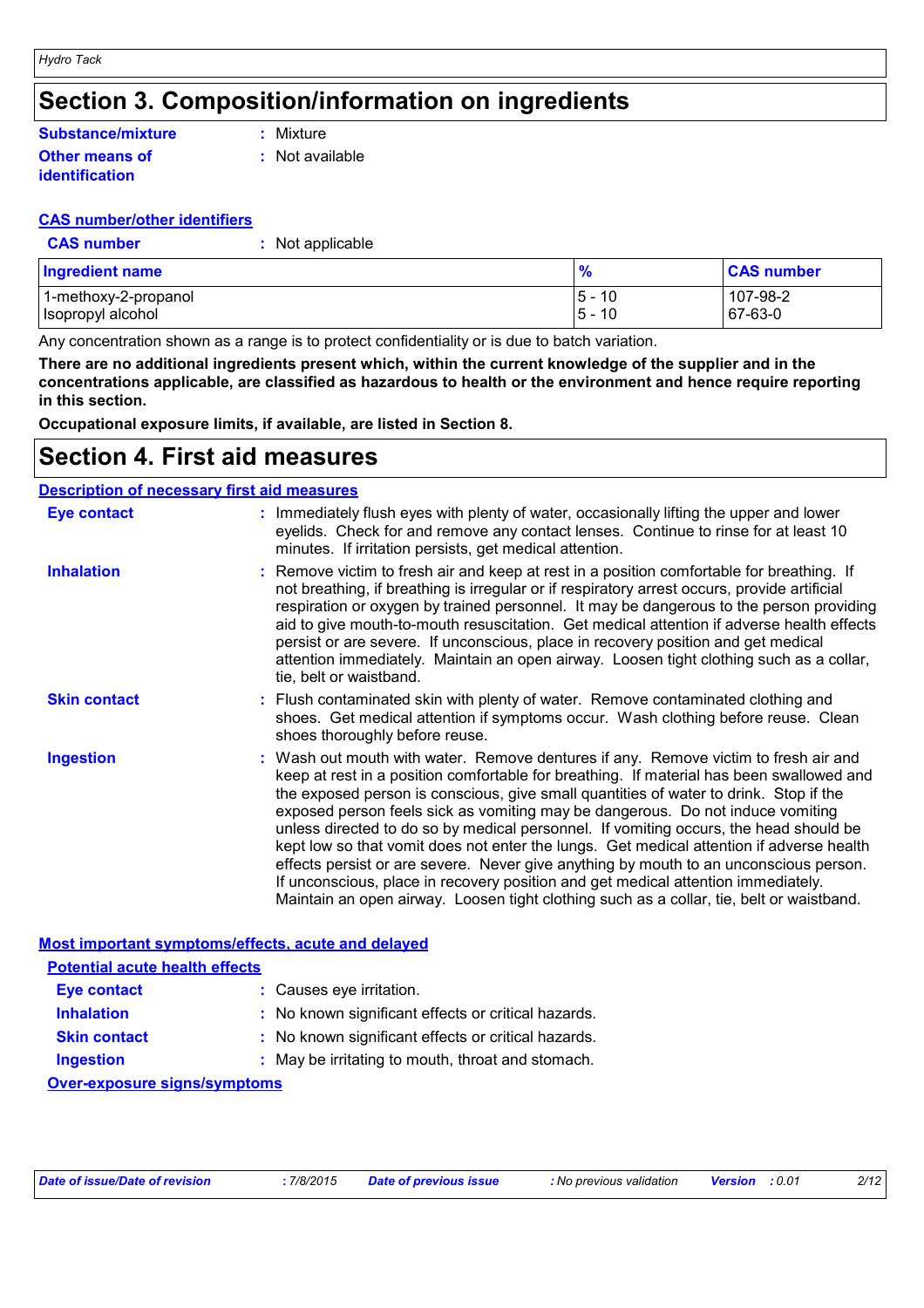### **Section 4. First aid measures**

| Eye contact                                                                          |  | : Adverse symptoms may include the following:<br>irritation<br>watering<br>redness                                                                                            |  |  |  |
|--------------------------------------------------------------------------------------|--|-------------------------------------------------------------------------------------------------------------------------------------------------------------------------------|--|--|--|
| <b>Inhalation</b>                                                                    |  | : No specific data.                                                                                                                                                           |  |  |  |
| <b>Skin contact</b>                                                                  |  | : No specific data.                                                                                                                                                           |  |  |  |
| <b>Ingestion</b>                                                                     |  | : No specific data.                                                                                                                                                           |  |  |  |
| Indication of immediate medical attention and special treatment needed, if necessary |  |                                                                                                                                                                               |  |  |  |
| <b>Notes to physician</b>                                                            |  | : Treat symptomatically. Contact poison treatment specialist immediately if large<br>quantities have been ingested or inhaled.                                                |  |  |  |
| <b>Specific treatments</b>                                                           |  | : No specific treatment.                                                                                                                                                      |  |  |  |
| <b>Protection of first-aiders</b>                                                    |  | : No action shall be taken involving any personal risk or without suitable training. It may<br>be dangerous to the person providing aid to give mouth-to-mouth resuscitation. |  |  |  |

### **See toxicological information (section 8)**

### **Section 5. Fire-fighting measures**

| <b>Extinguishing media</b>                               |                                                                                                                                                                                                                                                                                                                               |
|----------------------------------------------------------|-------------------------------------------------------------------------------------------------------------------------------------------------------------------------------------------------------------------------------------------------------------------------------------------------------------------------------|
| <b>Suitable extinguishing</b><br>media                   | : Use dry chemical, $CO2$ , water spray (fog) or foam.                                                                                                                                                                                                                                                                        |
| <b>Unsuitable extinguishing</b><br>media                 | : Do not use water jet.                                                                                                                                                                                                                                                                                                       |
| <b>Specific hazards arising</b><br>from the chemical     | : Flammable liquid and vapor. In a fire or if heated, a pressure increase will occur and<br>the container may burst, with the risk of a subsequent explosion. Runoff to sewer may<br>create fire or explosion hazard.                                                                                                         |
| <b>Hazardous thermal</b><br>decomposition products       | : Decomposition products may include the following materials:<br>carbon dioxide<br>carbon monoxide                                                                                                                                                                                                                            |
| <b>Special protective actions</b><br>for fire-fighters   | : Promptly isolate the scene by removing all persons from the vicinity of the incident if<br>there is a fire. No action shall be taken involving any personal risk or without suitable<br>training. Move containers from fire area if this can be done without risk. Use water<br>spray to keep fire-exposed containers cool. |
| <b>Special protective</b><br>equipment for fire-fighters | : Fire-fighters should wear appropriate protective equipment and self-contained breathing<br>apparatus (SCBA) with a full face-piece operated in positive pressure mode.                                                                                                                                                      |

### **Section 6. Accidental release measures**

#### **Personal precautions, protective equipment and emergency procedures :** No action shall be taken involving any personal risk or without suitable training. Evacuate surrounding areas. Keep unnecessary and unprotected personnel from entering. Do not touch or walk through spilled material. Shut off all ignition sources. No flares, smoking or flames in hazard area. Avoid breathing vapor or mist. Provide adequate ventilation. Wear appropriate respirator when ventilation is inadequate. Put on appropriate personal protective equipment. **For non-emergency personnel For emergency responders** : If specialised clothing is required to deal with the spillage, take note of any information in Section 8 on suitable and unsuitable materials. See also the information in "For nonemergency personnel".

| Date of issue/Date of revision | 7/8/2015 | <b>Date of previous issue</b> | : No previous validation | <b>Version</b> : 0.01 | 3/12 |
|--------------------------------|----------|-------------------------------|--------------------------|-----------------------|------|
|                                |          |                               |                          |                       |      |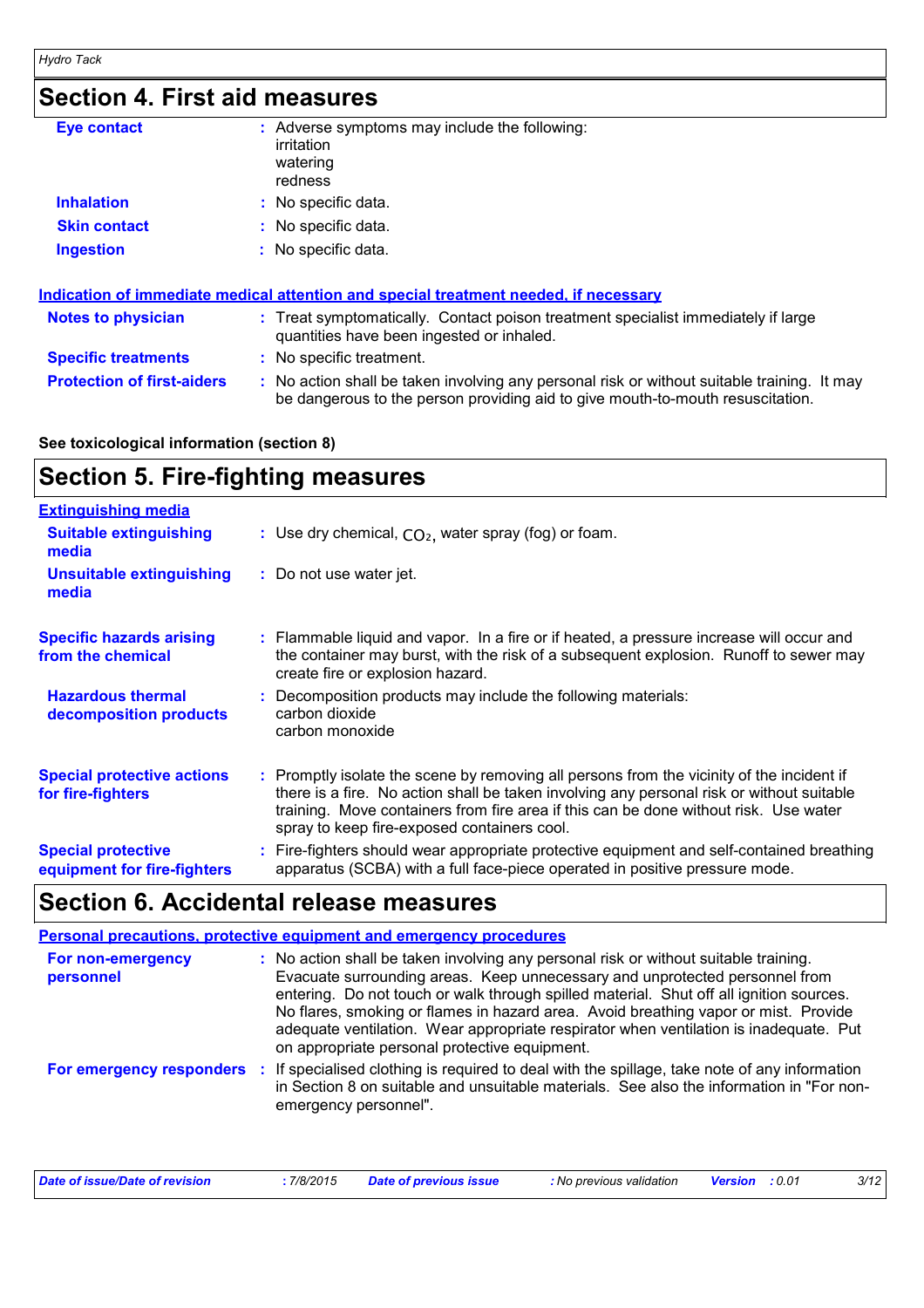## **Section 6. Accidental release measures**

| <b>Environmental precautions</b>                             | : Avoid dispersal of spilled material and runoff and contact with soil, waterways, drains<br>and sewers. Inform the relevant authorities if the product has caused environmental<br>pollution (sewers, waterways, soil or air).                                                                                                                                                                                                                                                                                                                                                                                                                                                                                                                                      |
|--------------------------------------------------------------|----------------------------------------------------------------------------------------------------------------------------------------------------------------------------------------------------------------------------------------------------------------------------------------------------------------------------------------------------------------------------------------------------------------------------------------------------------------------------------------------------------------------------------------------------------------------------------------------------------------------------------------------------------------------------------------------------------------------------------------------------------------------|
| <b>Methods and materials for containment and cleaning up</b> |                                                                                                                                                                                                                                                                                                                                                                                                                                                                                                                                                                                                                                                                                                                                                                      |
| <b>Small spill</b>                                           | : Stop leak if without risk. Move containers from spill area. Use spark-proof tools and<br>explosion-proof equipment. Dilute with water and mop up if water-soluble. Alternatively,<br>or if water-insoluble, absorb with an inert dry material and place in an appropriate waste<br>disposal container. Dispose of via a licensed waste disposal contractor.                                                                                                                                                                                                                                                                                                                                                                                                        |
| <b>Large spill</b>                                           | : Stop leak if without risk. Move containers from spill area. Use spark-proof tools and<br>explosion-proof equipment. Approach release from upwind. Prevent entry into sewers,<br>water courses, basements or confined areas. Wash spillages into an effluent treatment<br>plant or proceed as follows. Contain and collect spillage with non-combustible,<br>absorbent material e.g. sand, earth, vermiculite or diatomaceous earth and place in<br>container for disposal according to local regulations (see Section 13). Dispose of via a<br>licensed waste disposal contractor. Contaminated absorbent material may pose the<br>same hazard as the spilled product. Note: see Section 1 for emergency contact<br>information and Section 13 for waste disposal. |

## **Section 7. Handling and storage**

| <b>Precautions for safe handling</b>                                             |                                                                                                                                                                                                                                                                                                                                                                                                                                                                                                                                                                                                                                                                                                                                                                                                                                                               |
|----------------------------------------------------------------------------------|---------------------------------------------------------------------------------------------------------------------------------------------------------------------------------------------------------------------------------------------------------------------------------------------------------------------------------------------------------------------------------------------------------------------------------------------------------------------------------------------------------------------------------------------------------------------------------------------------------------------------------------------------------------------------------------------------------------------------------------------------------------------------------------------------------------------------------------------------------------|
| <b>Protective measures</b>                                                       | : Put on appropriate personal protective equipment (see Section 8). Do not ingest. Avoid<br>contact with eyes, skin and clothing. Avoid breathing vapor or mist. Use only with<br>adequate ventilation. Wear appropriate respirator when ventilation is inadequate. Do<br>not enter storage areas and confined spaces unless adequately ventilated. Keep in the<br>original container or an approved alternative made from a compatible material, kept<br>tightly closed when not in use. Store and use away from heat, sparks, open flame or<br>any other ignition source. Use explosion-proof electrical (ventilating, lighting and<br>material handling) equipment. Use only non-sparking tools. Take precautionary<br>measures against electrostatic discharges. Empty containers retain product residue<br>and can be hazardous. Do not reuse container. |
| <b>Advice on general</b><br>occupational hygiene                                 | : Eating, drinking and smoking should be prohibited in areas where this material is<br>handled, stored and processed. Workers should wash hands and face before eating,<br>drinking and smoking. Remove contaminated clothing and protective equipment before<br>entering eating areas. See also Section 8 for additional information on hygiene<br>measures.                                                                                                                                                                                                                                                                                                                                                                                                                                                                                                 |
| <b>Conditions for safe storage,</b><br>including any<br><b>incompatibilities</b> | : Store in accordance with local regulations. Store in a segregated and approved area.<br>Store in original container protected from direct sunlight in a dry, cool and well-ventilated<br>area, away from incompatible materials and food and drink. Eliminate all ignition<br>sources. Separate from oxidizing materials. Keep container tightly closed and sealed<br>until ready for use. Containers that have been opened must be carefully resealed and<br>kept upright to prevent leakage. Do not store in unlabeled containers. Use appropriate<br>containment to avoid environmental contamination.                                                                                                                                                                                                                                                   |

### **Section 8. Exposure controls/personal protection**

**Control parameters Occupational exposure limits**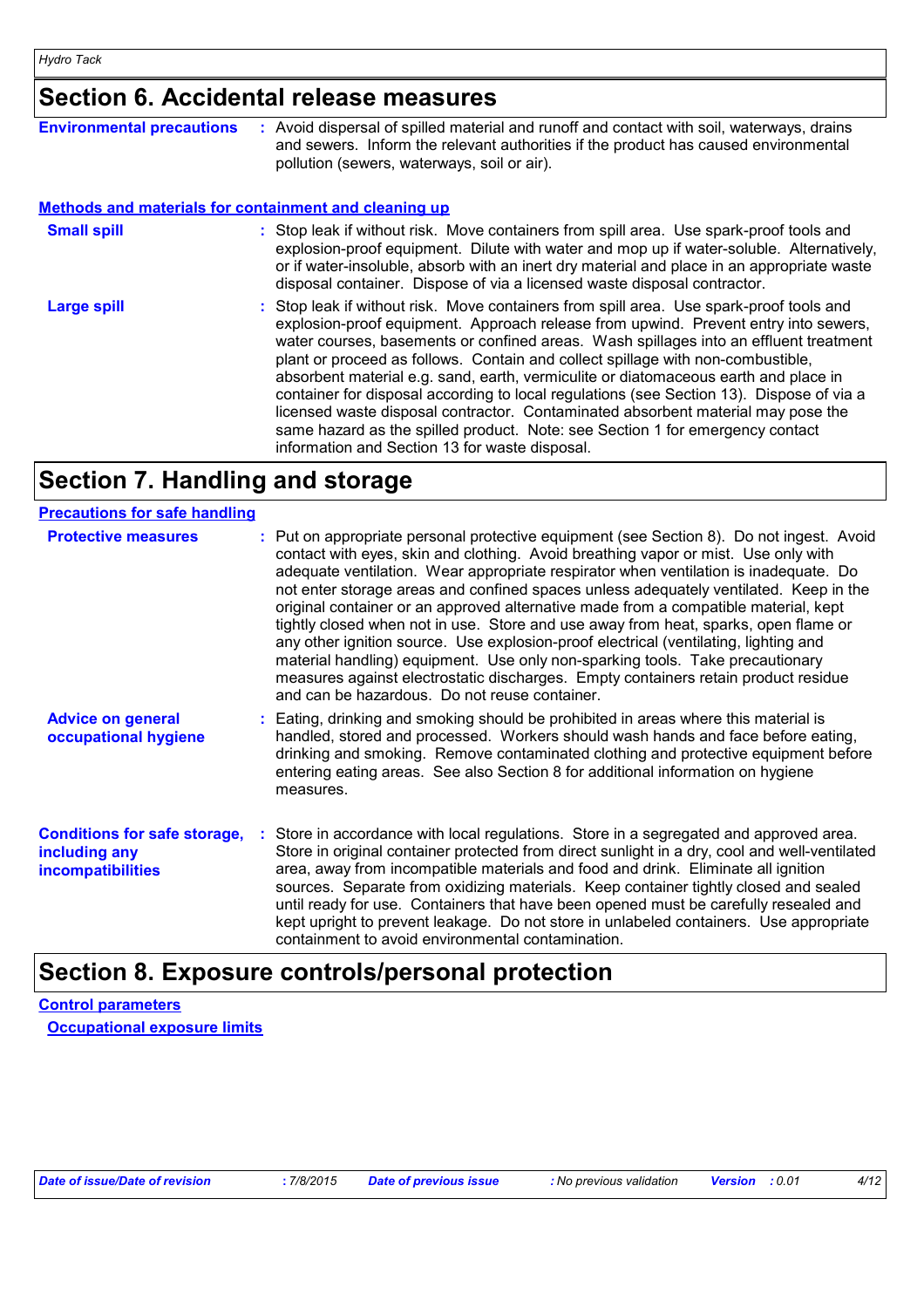## **Section 8. Exposure controls/personal protection**

| <b>Ingredient name</b> | <b>Exposure limits</b>                                                |
|------------------------|-----------------------------------------------------------------------|
| 1-methoxy-2-propanol   | ACGIH TLV (United States, 6/2013).                                    |
|                        | TWA: 50 ppm 8 hours.                                                  |
|                        | TWA: 184 mg/m <sup>3</sup> 8 hours.                                   |
|                        | STEL: 100 ppm 15 minutes.                                             |
|                        | STEL: 369 mg/m <sup>3</sup> 15 minutes.                               |
|                        | OSHA PEL 1989 (United States, 3/1989).                                |
|                        | TWA: 100 ppm 8 hours.                                                 |
|                        | TWA: 360 mg/m <sup>3</sup> 8 hours.                                   |
|                        | STEL: 150 ppm 15 minutes.                                             |
|                        | STEL: 540 mg/m <sup>3</sup> 15 minutes.                               |
|                        | NIOSH REL (United States, 10/2013).                                   |
|                        | TWA: 100 ppm 10 hours.                                                |
|                        | TWA: 360 mg/m <sup>3</sup> 10 hours.                                  |
|                        | STEL: 150 ppm 15 minutes.                                             |
|                        | STEL: 540 mg/m <sup>3</sup> 15 minutes.                               |
| Isopropyl alcohol      | ACGIH TLV (United States, 6/2013).                                    |
|                        | TWA: 200 ppm 8 hours.                                                 |
|                        | STEL: 400 ppm 15 minutes.                                             |
|                        | OSHA PEL 1989 (United States, 3/1989).                                |
|                        | TWA: 400 ppm 8 hours.                                                 |
|                        | TWA: 980 mg/m <sup>3</sup> 8 hours.                                   |
|                        | STEL: 500 ppm 15 minutes.                                             |
|                        | STEL: 1225 mg/m <sup>3</sup> 15 minutes.                              |
|                        | NIOSH REL (United States, 10/2013).                                   |
|                        | TWA: 400 ppm 10 hours.                                                |
|                        | TWA: 980 mg/m <sup>3</sup> 10 hours.                                  |
|                        | STEL: 500 ppm 15 minutes.<br>STEL: 1225 mg/m <sup>3</sup> 15 minutes. |
|                        | OSHA PEL (United States, 2/2013).                                     |
|                        | TWA: 400 ppm 8 hours.                                                 |
|                        | TWA: 980 mg/m <sup>3</sup> 8 hours.                                   |
|                        |                                                                       |

| <b>Appropriate engineering</b><br><b>controls</b> | : Use only with adequate ventilation. Use process enclosures, local exhaust ventilation or<br>other engineering controls to keep worker exposure to airborne contaminants below any<br>recommended or statutory limits. The engineering controls also need to keep gas,<br>vapor or dust concentrations below any lower explosive limits. Use explosion-proof<br>ventilation equipment.           |  |  |  |  |  |
|---------------------------------------------------|---------------------------------------------------------------------------------------------------------------------------------------------------------------------------------------------------------------------------------------------------------------------------------------------------------------------------------------------------------------------------------------------------|--|--|--|--|--|
| <b>Environmental exposure</b><br>controls         | Emissions from ventilation or work process equipment should be checked to ensure<br>they comply with the requirements of environmental protection legislation. In some<br>cases, fume scrubbers, filters or engineering modifications to the process equipment<br>will be necessary to reduce emissions to acceptable levels.                                                                     |  |  |  |  |  |
| <b>Individual protection measures</b>             |                                                                                                                                                                                                                                                                                                                                                                                                   |  |  |  |  |  |
| <b>Hygiene measures</b>                           | : Wash hands, forearms and face thoroughly after handling chemical products, before<br>eating, smoking and using the lavatory and at the end of the working period.<br>Appropriate techniques should be used to remove potentially contaminated clothing.<br>Wash contaminated clothing before reusing. Ensure that eyewash stations and safety<br>showers are close to the workstation location. |  |  |  |  |  |
| <b>Eye/face protection</b>                        | Safety eyewear complying with an approved standard should be used when a risk<br>assessment indicates this is necessary to avoid exposure to liquid splashes, mists,<br>gases or dusts. If contact is possible, the following protection should be worn, unless<br>the assessment indicates a higher degree of protection: chemical splash goggles.                                               |  |  |  |  |  |
| <b>Skin protection</b>                            |                                                                                                                                                                                                                                                                                                                                                                                                   |  |  |  |  |  |
| <b>Date of issue/Date of revision</b>             | :7/8/2015<br><b>Date of previous issue</b><br>: No previous validation<br>: 0.01<br>5/12<br><b>Version</b>                                                                                                                                                                                                                                                                                        |  |  |  |  |  |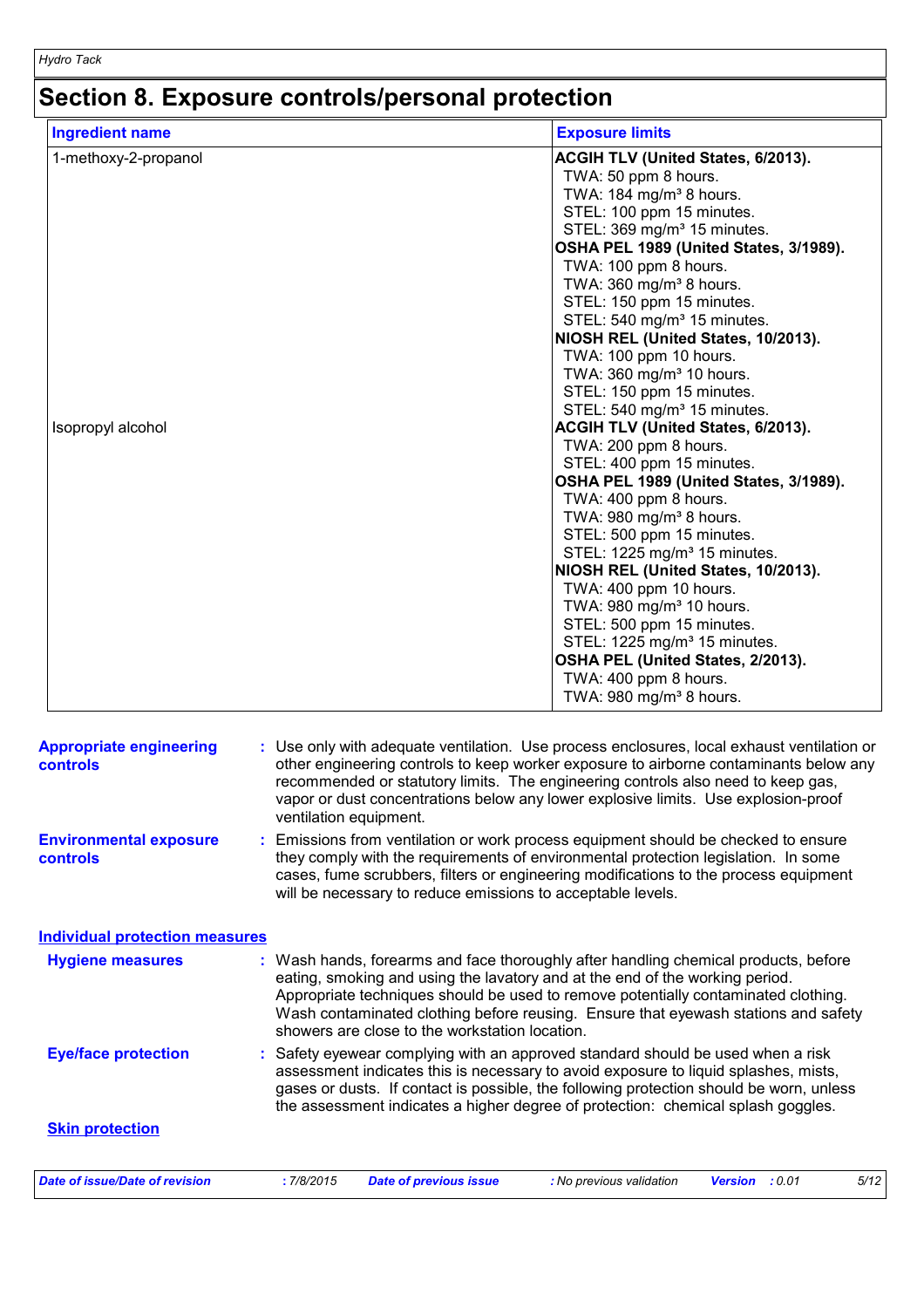## **Section 8. Exposure controls/personal protection**

| <b>Hand protection</b>        | : Chemical-resistant, impervious gloves complying with an approved standard should be<br>worn at all times when handling chemical products if a risk assessment indicates this is<br>necessary. Considering the parameters specified by the glove manufacturer, check<br>during use that the gloves are still retaining their protective properties. It should be<br>noted that the time to breakthrough for any glove material may be different for different<br>glove manufacturers. In the case of mixtures, consisting of several substances, the<br>protection time of the gloves cannot be accurately estimated. |
|-------------------------------|------------------------------------------------------------------------------------------------------------------------------------------------------------------------------------------------------------------------------------------------------------------------------------------------------------------------------------------------------------------------------------------------------------------------------------------------------------------------------------------------------------------------------------------------------------------------------------------------------------------------|
| <b>Body protection</b>        | : Personal protective equipment for the body should be selected based on the task being<br>performed and the risks involved and should be approved by a specialist before<br>handling this product. When there is a risk of ignition from static electricity, wear anti-<br>static protective clothing. For the greatest protection from static discharges, clothing<br>should include anti-static overalls, boots and gloves.                                                                                                                                                                                         |
| <b>Other skin protection</b>  | : Appropriate footwear and any additional skin protection measures should be selected<br>based on the task being performed and the risks involved and should be approved by a<br>specialist before handling this product.                                                                                                                                                                                                                                                                                                                                                                                              |
| <b>Respiratory protection</b> | : Use a properly fitted, air-purifying or air-fed respirator complying with an approved<br>standard if a risk assessment indicates this is necessary. Respirator selection must be<br>based on known or anticipated exposure levels, the hazards of the product and the safe<br>working limits of the selected respirator.                                                                                                                                                                                                                                                                                             |

## **Section 9. Physical and chemical properties**

| <b>Appearance</b>                                 |                                           |
|---------------------------------------------------|-------------------------------------------|
| <b>Physical state</b>                             | : Liquid                                  |
| <b>Color</b>                                      | : Light Blue                              |
| <b>Odor</b>                                       | Alcohol-like                              |
| <b>Odor threshold</b>                             | Not available                             |
| pH                                                | $: 7.1 \text{ to } 8.1$                   |
| <b>Melting point</b>                              | : $0^{\circ}$ C (32 $^{\circ}$ F)         |
| <b>Boiling point</b>                              | : $100^{\circ}$ C (212 $^{\circ}$ F)      |
| <b>Flash point</b>                                | Closed cup: 40°C (104°F)                  |
| <b>Evaporation rate</b>                           | Not available                             |
| <b>Flammability (solid, gas)</b>                  | : Not available                           |
| Lower and upper explosive<br>(flammable) limits   | : Not available                           |
| <b>Vapor pressure</b>                             | $:$ <4 kPa (<30 mm Hg) [room temperature] |
| <b>Vapor density</b>                              | : <1 [Air = 1]                            |
| <b>Specific gravity</b>                           | $: 0.98$ g/cm <sup>3</sup>                |
| <b>Solubility</b>                                 | : Not available                           |
| <b>Partition coefficient: n-</b><br>octanol/water | : Not available                           |
| <b>Auto-ignition temperature</b>                  | Not available                             |
| <b>Viscosity</b>                                  | Not available                             |
| <b>VOC content</b>                                | $: 16\%$                                  |

VOCs are calculated following the requirements under 40 CFR, Part 59, Subpart C for Consumer Products and Subpart D for Architectural Coatings.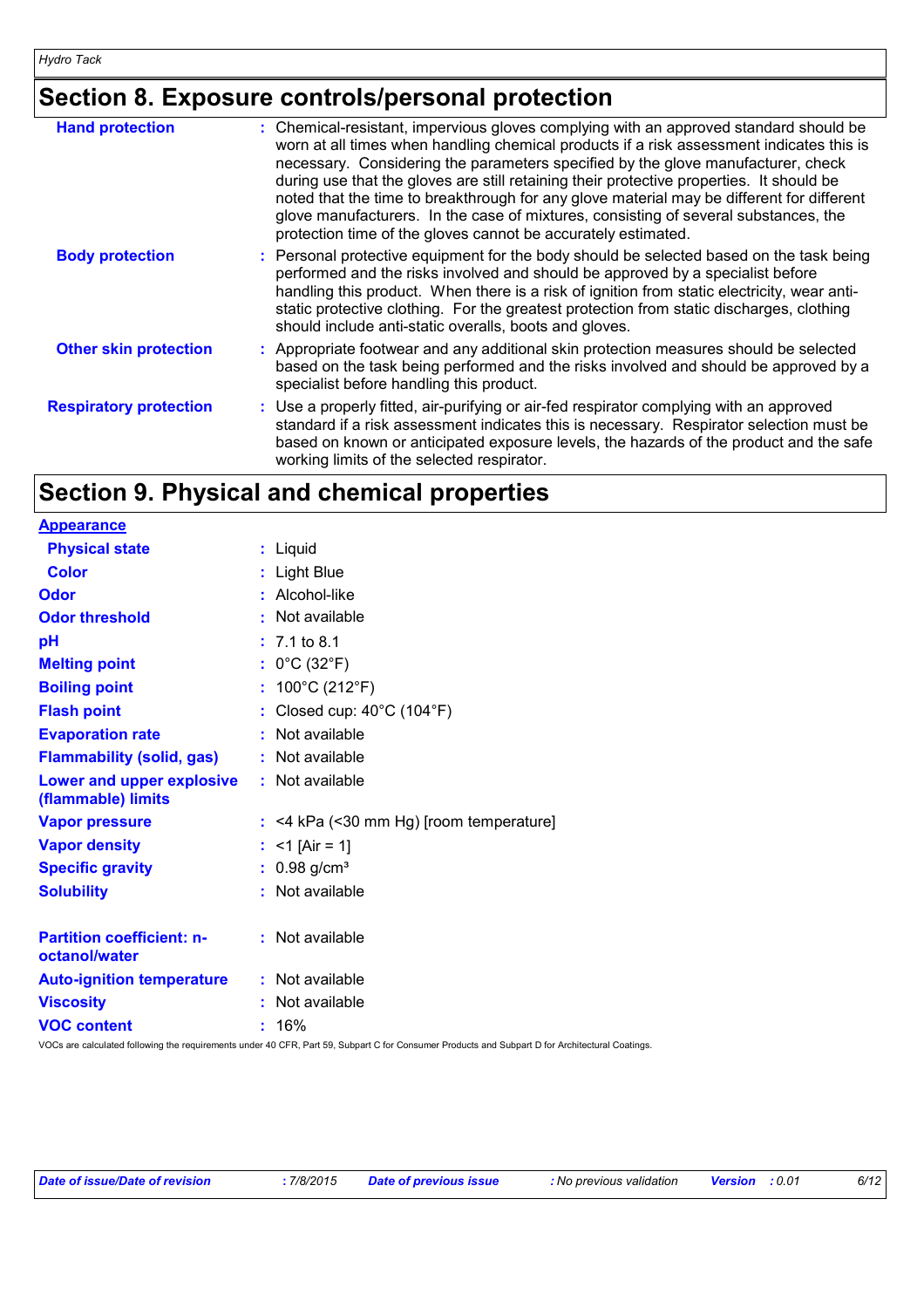## **Section 10. Stability and reactivity**

| <b>Reactivity</b>                                   | : No specific test data related to reactivity available for this product or its ingredients.                                                                                 |
|-----------------------------------------------------|------------------------------------------------------------------------------------------------------------------------------------------------------------------------------|
| <b>Chemical stability</b>                           | : The product is stable.                                                                                                                                                     |
| <b>Possibility of hazardous</b><br><b>reactions</b> | : Under normal conditions of storage and use, hazardous reactions will not occur.                                                                                            |
| <b>Conditions to avoid</b>                          | : Avoid all possible sources of ignition (spark or flame). Do not pressurize, cut, weld,<br>braze, solder, drill, grind or expose containers to heat or sources of ignition. |
| <b>Incompatible materials</b>                       | : Reactive or incompatible with the following materials:<br>oxidizing materials                                                                                              |
| <b>Hazardous decomposition</b><br>products          | : Under normal conditions of storage and use, hazardous decomposition products should<br>not be produced.                                                                    |

### **Section 11. Toxicological information**

#### **Information on toxicological effects**

| <b>Acute toxicity</b> |
|-----------------------|
|-----------------------|

| <b>Product/ingredient name</b> | <b>Result</b>             | <b>Species</b> | <b>Dose</b>               | <b>Exposure</b> |
|--------------------------------|---------------------------|----------------|---------------------------|-----------------|
| 1-methoxy-2-propanol           | LD50 Dermal<br>ILD50 Oral | Rabbit<br>Rat  | 13 g/kg<br>6600 mg/kg     |                 |
| Isopropyl alcohol              | LD50 Dermal<br>LD50 Oral  | Rabbit<br>Rat  | 12800 mg/kg<br>5000 mg/kg | -               |

#### **Irritation/Corrosion**

| <b>Product/ingredient name</b> | <b>Result</b>            | <b>Species</b> | <b>Score</b> | <b>Exposure</b> | <b>Observation</b>       |
|--------------------------------|--------------------------|----------------|--------------|-----------------|--------------------------|
| 1-methoxy-2-propanol           | Eyes - Mild irritant     | Rabbit         |              | 24 hours 500    |                          |
|                                |                          |                |              | milligrams      |                          |
|                                | Skin - Mild irritant     | Rabbit         |              | 500             |                          |
|                                |                          |                |              | milligrams      |                          |
| Isopropyl alcohol              | Eyes - Moderate irritant | Rabbit         |              | 24 hours 100    |                          |
|                                |                          |                |              | milligrams      |                          |
|                                | Eyes - Moderate irritant | Rabbit         |              | 10 milligrams   |                          |
|                                | Eyes - Severe irritant   | Rabbit         |              | 100             |                          |
|                                |                          |                |              | milligrams      |                          |
|                                | Skin - Mild irritant     | Rabbit         |              | 500             | $\overline{\phantom{0}}$ |
|                                |                          |                |              | milligrams      |                          |

### **Sensitization**

Not available

#### **Mutagenicity**

Not available

#### **Carcinogenicity**

Not available

#### **Classification**

| <b>Product/ingredient name</b> | <b>OSHA</b> | <b>IARC</b> | <b>NTP</b>             |                          |                       |      |
|--------------------------------|-------------|-------------|------------------------|--------------------------|-----------------------|------|
| I Isopropyl alcohol            |             |             |                        |                          |                       |      |
| <b>Reproductive toxicity</b>   |             |             |                        |                          |                       |      |
| Date of issue/Date of revision | :7/8/2015   |             | Date of previous issue | : No previous validation | <b>Version</b> : 0.01 | 7/12 |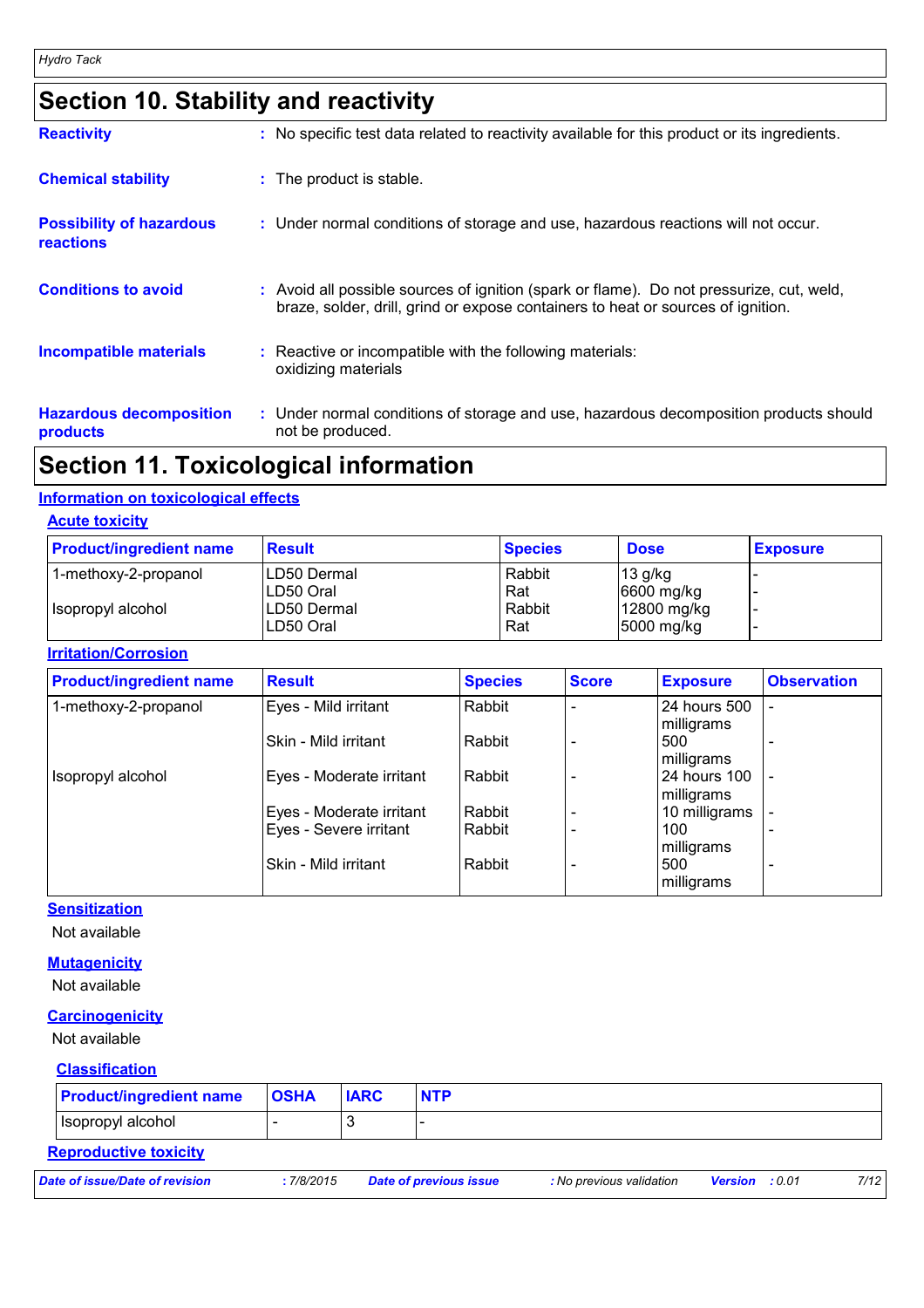## **Section 11. Toxicological information**

#### Not available

### **Teratogenicity**

Not available

#### **Specific target organ toxicity (single exposure)**

| <b>Name</b>                                                                              |    |                                                                                  | <b>Category</b>               | <b>Route of</b><br>exposure |                | <b>Target organs</b> |      |
|------------------------------------------------------------------------------------------|----|----------------------------------------------------------------------------------|-------------------------------|-----------------------------|----------------|----------------------|------|
| Isopropyl alcohol                                                                        |    |                                                                                  | Category 3                    | Not applicable              |                | Narcotic effects     |      |
| <b>Specific target organ toxicity (repeated exposure)</b>                                |    |                                                                                  |                               |                             |                |                      |      |
| Not available                                                                            |    |                                                                                  |                               |                             |                |                      |      |
| <b>Aspiration hazard</b>                                                                 |    |                                                                                  |                               |                             |                |                      |      |
| Not available                                                                            |    |                                                                                  |                               |                             |                |                      |      |
| <b>Information on the likely</b><br>routes of exposure                                   |    | : Not available                                                                  |                               |                             |                |                      |      |
| <b>Potential acute health effects</b>                                                    |    |                                                                                  |                               |                             |                |                      |      |
| <b>Eye contact</b>                                                                       |    | : Causes eye irritation.                                                         |                               |                             |                |                      |      |
| <b>Inhalation</b>                                                                        |    | No known significant effects or critical hazards.                                |                               |                             |                |                      |      |
| <b>Skin contact</b>                                                                      |    | No known significant effects or critical hazards.                                |                               |                             |                |                      |      |
| <b>Ingestion</b>                                                                         |    | May be irritating to mouth, throat and stomach.                                  |                               |                             |                |                      |      |
| <b>Symptoms related to the physical, chemical and toxicological characteristics</b>      |    |                                                                                  |                               |                             |                |                      |      |
| <b>Eye contact</b>                                                                       |    | Adverse symptoms may include the following:<br>irritation<br>watering<br>redness |                               |                             |                |                      |      |
| <b>Inhalation</b>                                                                        |    | No specific data.                                                                |                               |                             |                |                      |      |
| <b>Skin contact</b>                                                                      |    | No specific data.                                                                |                               |                             |                |                      |      |
| <b>Ingestion</b>                                                                         |    | No specific data.                                                                |                               |                             |                |                      |      |
| Delayed and immediate effects and also chronic effects from short and long term exposure |    |                                                                                  |                               |                             |                |                      |      |
| <b>Short term exposure</b>                                                               |    |                                                                                  |                               |                             |                |                      |      |
| <b>Potential immediate</b><br>effects                                                    |    | : Not available                                                                  |                               |                             |                |                      |      |
| <b>Potential delayed effects</b>                                                         |    | : Not available                                                                  |                               |                             |                |                      |      |
| Long term exposure                                                                       |    |                                                                                  |                               |                             |                |                      |      |
| <b>Potential immediate</b><br>effects                                                    |    | Not available                                                                    |                               |                             |                |                      |      |
| <b>Potential delayed effects</b>                                                         |    | : Not available                                                                  |                               |                             |                |                      |      |
| <b>Potential chronic health effects</b>                                                  |    |                                                                                  |                               |                             |                |                      |      |
| Not available                                                                            |    |                                                                                  |                               |                             |                |                      |      |
| <b>General</b>                                                                           | t. | No known significant effects or critical hazards.                                |                               |                             |                |                      |      |
| <b>Carcinogenicity</b>                                                                   |    | No known significant effects or critical hazards.                                |                               |                             |                |                      |      |
| <b>Mutagenicity</b>                                                                      |    | No known significant effects or critical hazards.                                |                               |                             |                |                      |      |
| <b>Teratogenicity</b>                                                                    |    | No known significant effects or critical hazards.                                |                               |                             |                |                      |      |
| <b>Developmental effects</b>                                                             |    | No known significant effects or critical hazards.                                |                               |                             |                |                      |      |
| <b>Date of issue/Date of revision</b>                                                    |    | : 7/8/2015                                                                       | <b>Date of previous issue</b> | : No previous validation    | Version : 0.01 |                      | 8/12 |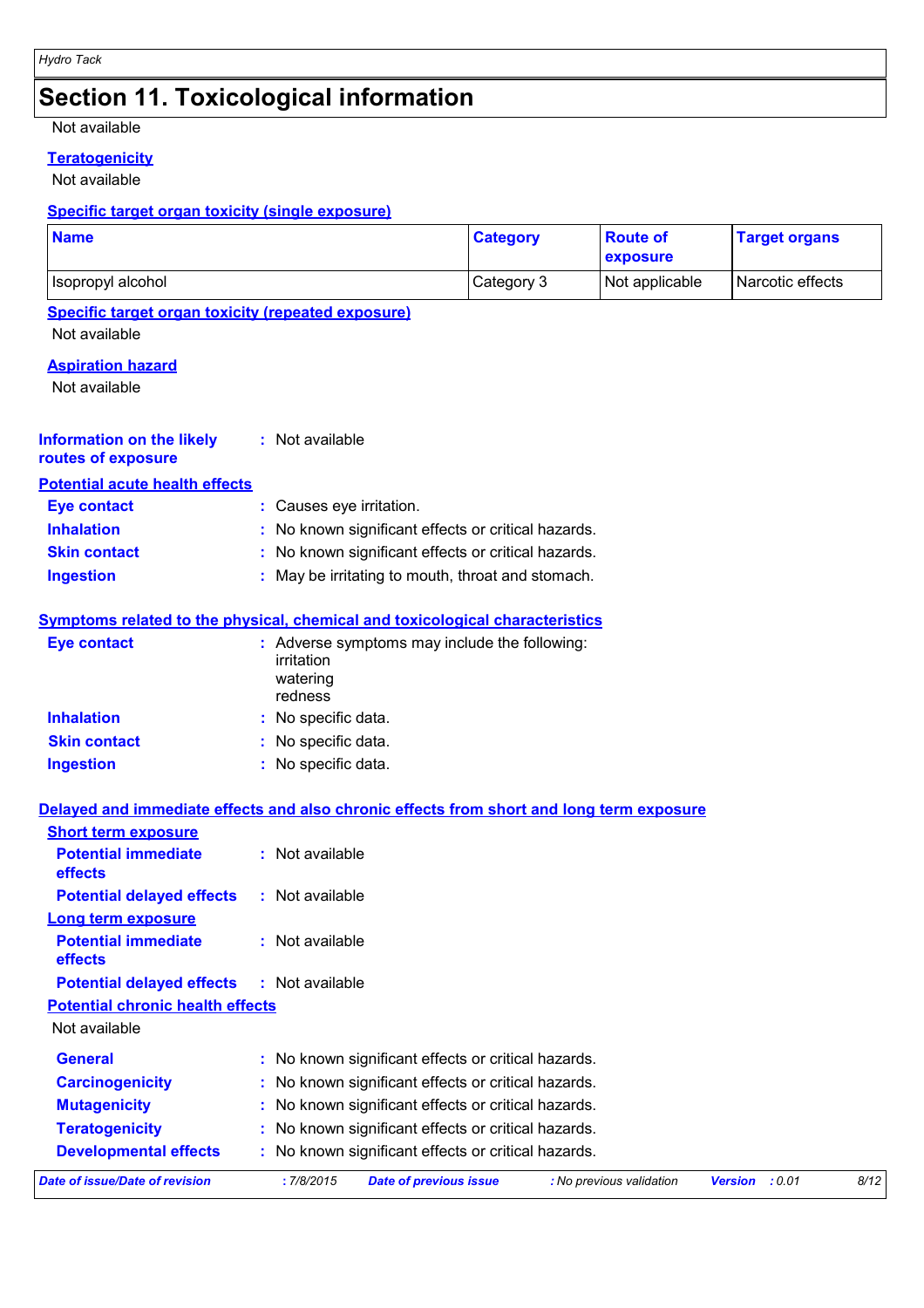### **Section 11. Toxicological information**

**Fertility effects :** No known significant effects or critical hazards.

#### **Numerical measures of toxicity**

#### **Acute toxicity estimates**

| <b>Route</b> | <b>ATE value</b> |
|--------------|------------------|
| <b>Oral</b>  | 62500 mg/kg      |

### **Section 12. Ecological information**

#### **Toxicity**

| <b>Product/ingredient name</b> | <b>Result</b>                        | <b>Species</b>                | <b>Exposure</b> |
|--------------------------------|--------------------------------------|-------------------------------|-----------------|
| Isopropyl alcohol              | Acute LC50 1400000 µg/l Marine water | Crustaceans - Crangon crangon | 148 hours       |
|                                | Acute LC50 1400000 µg/l              | I Fish - Gambusia affinis     | 196 hours       |

#### **Persistence and degradability**

Not available

#### **Bioaccumulative potential**

| <b>Product/ingredient name</b> | $LoaPow$ | <b>BCF</b> | <b>Potential</b> |
|--------------------------------|----------|------------|------------------|
| 1-methoxy-2-propanol           |          |            | low              |
| Isopropyl alcohol              | 0.05     |            | low              |

#### **Mobility in soil**

| <b>Soil/water partition</b> | : Not available |
|-----------------------------|-----------------|
| <b>coefficient (Koc)</b>    |                 |

**Other adverse effects** : No known significant effects or critical hazards.

### **Section 13. Disposal considerations**

#### **Disposal methods :**

The generation of waste should be avoided or minimized wherever possible. Disposal of this product, solutions and any by-products should at all times comply with the requirements of environmental protection and waste disposal legislation and any regional local authority requirements. Dispose of surplus and non-recyclable products via a licensed waste disposal contractor. Waste should not be disposed of untreated to the sewer unless fully compliant with the requirements of all authorities with jurisdiction. Waste packaging should be recycled. Incineration or landfill should only be considered when recycling is not feasible. This material and its container must be disposed of in a safe way. Care should be taken when handling emptied containers that have not been cleaned or rinsed out. Empty containers or liners may retain some product residues. Vapor from product residues may create a highly flammable or explosive atmosphere inside the container. Do not cut, weld or grind used containers unless they have been cleaned thoroughly internally. Avoid dispersal of spilled material and runoff and contact with soil, waterways, drains and sewers.

| Date of issue/Date of revision<br>7/8/2015 | <b>Date of previous issue</b> | : No previous validation | <b>Version</b> : 0.01 | 9/12 |
|--------------------------------------------|-------------------------------|--------------------------|-----------------------|------|
|--------------------------------------------|-------------------------------|--------------------------|-----------------------|------|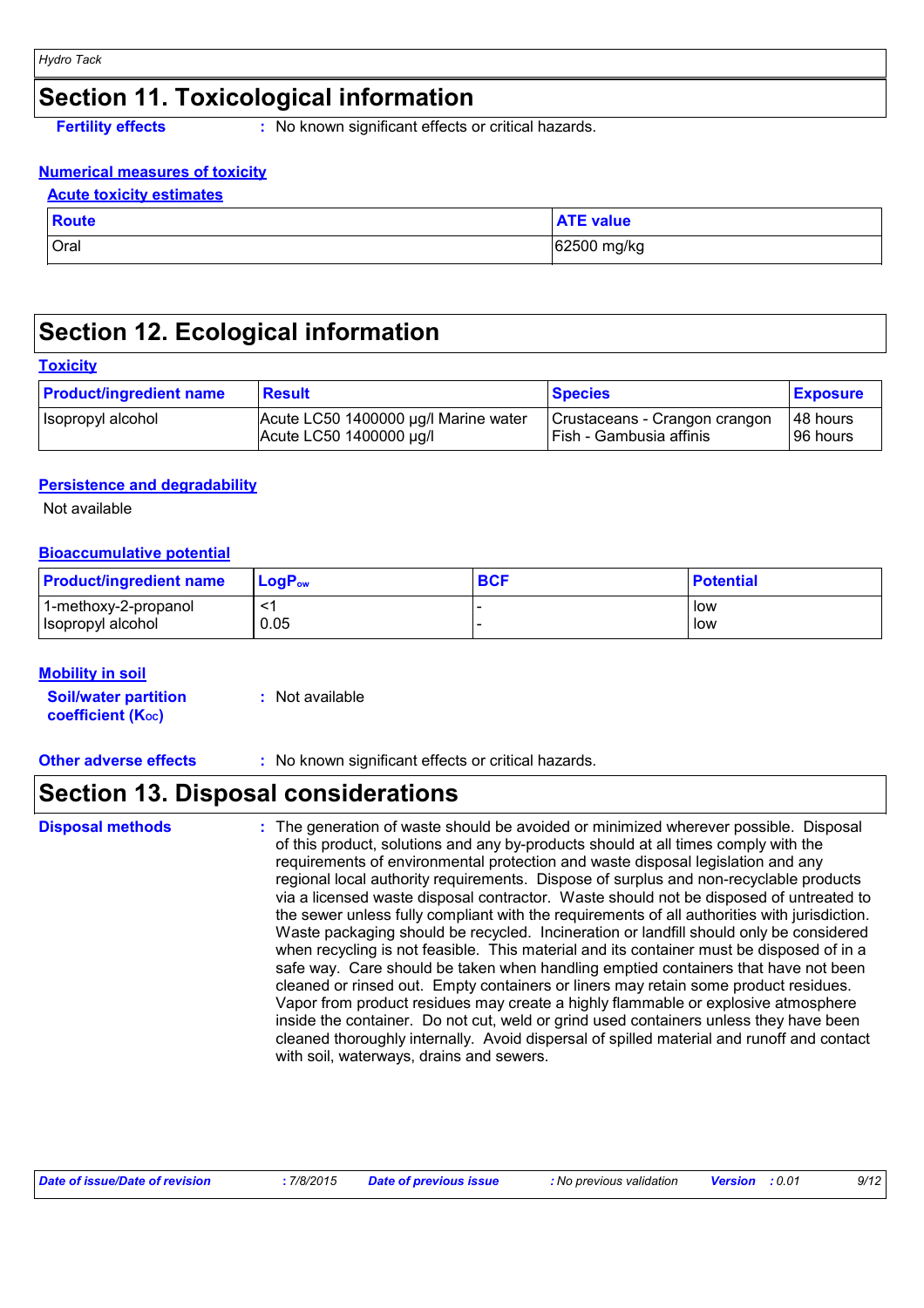### **Section 14. Transport information**

|                                      | <b>DOT Classification</b>                                                                                        | <b>IMDG</b>                                                                    | <b>IATA</b>                                                                |
|--------------------------------------|------------------------------------------------------------------------------------------------------------------|--------------------------------------------------------------------------------|----------------------------------------------------------------------------|
| <b>UN number</b>                     | Not regulated                                                                                                    | <b>UN1993</b>                                                                  | <b>UN1993</b>                                                              |
| <b>UN proper shipping</b><br>name    |                                                                                                                  | FLAMMABLE LIQUIDS, N.<br>O.S. (1-methoxy-<br>2-propanol, Isopropyl<br>alcohol) | FLAMMABLE LIQUIDS, N.O.<br>S. (1-methoxy-2-propanol,<br>Isopropyl alcohol) |
| <b>Transport hazard</b><br>class(es) |                                                                                                                  | 3                                                                              | 3                                                                          |
| <b>Packing group</b>                 |                                                                                                                  | Ш                                                                              | $\mathbf{III}$                                                             |
| <b>Environmental</b><br>hazards      | No.                                                                                                              | No.                                                                            | No.                                                                        |
| <b>Additional</b><br>information     | Classified as a<br>combustible liquid in bulk<br>containers >119 gallons<br>(domestic ground<br>shipments only). |                                                                                |                                                                            |

**Special precautions for user** : Transport within user's premises: always transport in closed containers that are upright and secure. Ensure that persons transporting the product know what to do in the event of an accident or spillage.

**Transport in bulk according :** Not available **to Annex II of MARPOL 73/78 and the IBC Code**

### **Section 15. Regulatory information**

**U.S. Federal regulations : United States inventory (TSCA 8b)**: All components are listed or exempted.

**Clean Air Act Section 112 (b) Hazardous Air Pollutants (HAPs) :** Not listed **SARA 311/312 Classification :** Fire hazard

Immediate (acute) health hazard

#### **Composition/information on ingredients**

| <b>Name</b>          | $\frac{9}{6}$ | <b>Fire</b> | <b>Sudden</b><br>hazard release of<br><b>pressure</b> | <b>Reactive</b> | <b>Immediate</b><br>(acute)<br>health<br>hazard | <b>Delayed</b><br>(chronic)<br>health<br>hazard |
|----------------------|---------------|-------------|-------------------------------------------------------|-----------------|-------------------------------------------------|-------------------------------------------------|
| 1-methoxy-2-propanol | $5 - 10$      | Yes.        | No.                                                   | No.             | Yes.                                            | No.                                             |
| Isopropyl alcohol    | $5 - 10$      | Yes.        | No.                                                   | No.             | Yes.                                            | No.                                             |

#### **SARA 313**

| Date of issue/Date of revision | 7/8/2015 | <b>Date of previous issue</b> | : No previous validation | <b>Version</b> : 0.01 |  | 10/12 |
|--------------------------------|----------|-------------------------------|--------------------------|-----------------------|--|-------|
|--------------------------------|----------|-------------------------------|--------------------------|-----------------------|--|-------|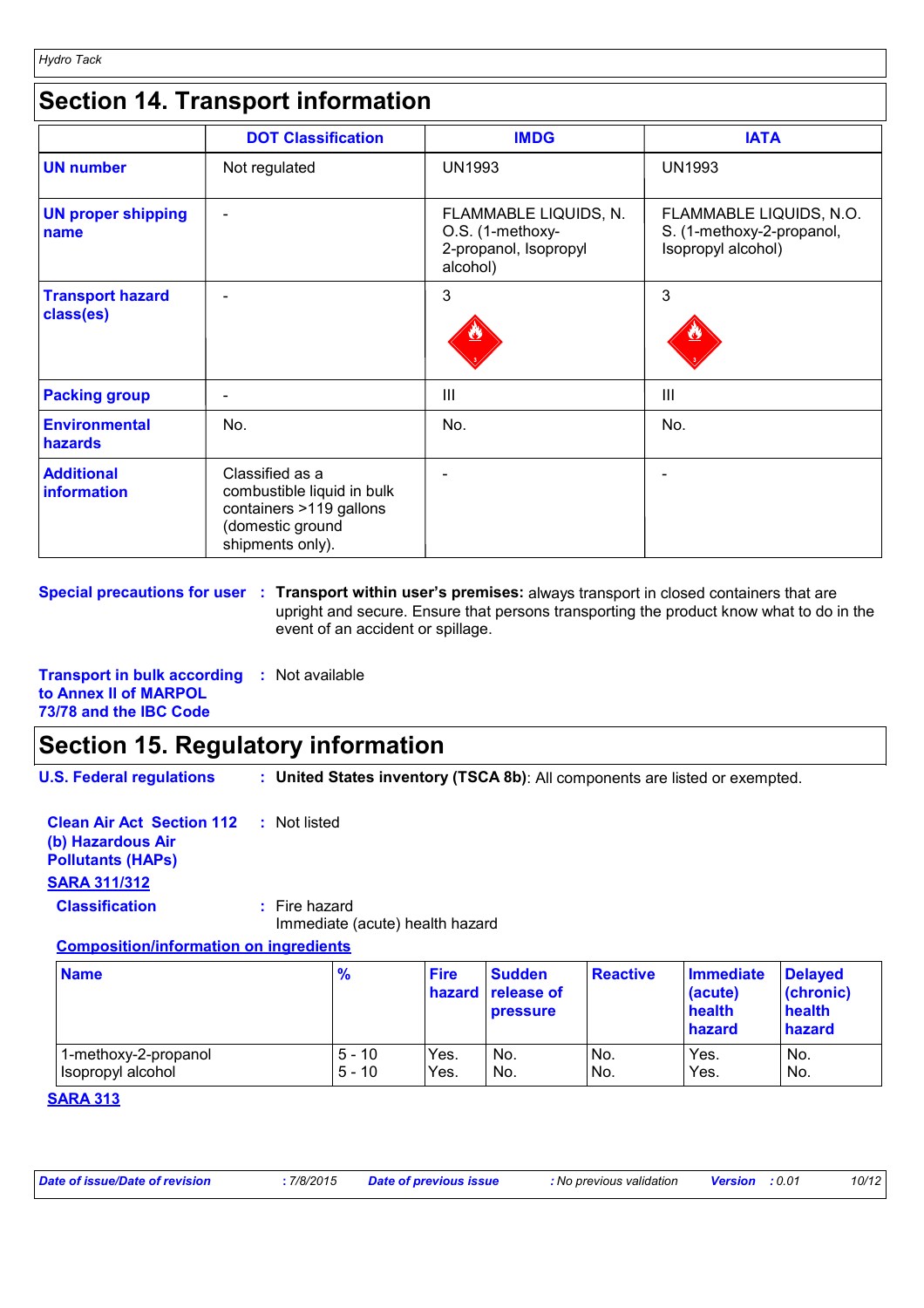### **Section 15. Regulatory information**

|                                                  | <b>Product name</b> | <b>CAS number</b> | $\frac{9}{6}$ |
|--------------------------------------------------|---------------------|-------------------|---------------|
| <b>Form R - Reporting</b><br><b>requirements</b> | Isopropyl alcohol   | 67-63-0           |               |

SARA 313 notifications must not be detached from the SDS and any copying and redistribution of the SDS shall include copying and redistribution of the notice attached to copies of the SDS subsequently redistributed.

#### **State regulations**

**International regulations**

**History**

**Canada inventory :** All components are listed or exempted.

### **Section 16. Other information**

**Hazardous Material Information System (U.S.A.)**



**Caution: HMIS® ratings are based on a 0-4 rating scale, with 0 representing minimal hazards or risks, and 4 representing significant hazards or risks Although HMIS® ratings are not required on SDSs under 29 CFR 1910. 1200, the preparer may choose to provide them. HMIS® ratings are to be used with a fully implemented HMIS® program. HMIS® is a registered mark of the National Paint & Coatings Association (NPCA). HMIS® materials may be purchased exclusively from J. J. Keller (800) 327-6868.**

**The customer is responsible for determining the PPE code for this material.**

**National Fire Protection Association (U.S.A.)**



**Reprinted with permission from NFPA 704-2001, Identification of the Hazards of Materials for Emergency Response Copyright ©1997, National Fire Protection Association, Quincy, MA 02269. This reprinted material is not the complete and official position of the National Fire Protection Association, on the referenced subject which is represented only by the standard in its entirety.**

**Copyright ©2001, National Fire Protection Association, Quincy, MA 02269. This warning system is intended to be interpreted and applied only by properly trained individuals to identify fire, health and reactivity hazards of chemicals. The user is referred to certain limited number of chemicals with recommended classifications in NFPA 49 and NFPA 325, which would be used as a guideline only. Whether the chemicals are classified by NFPA or not, anyone using the 704 systems to classify chemicals does so at their own risk.**

| <u>FIISLUI V</u>                  |                                                                                                                                                                                                                                                                                                                                                                                                                                                            |  |  |  |
|-----------------------------------|------------------------------------------------------------------------------------------------------------------------------------------------------------------------------------------------------------------------------------------------------------------------------------------------------------------------------------------------------------------------------------------------------------------------------------------------------------|--|--|--|
| Date of printing                  | : 7/8/2015                                                                                                                                                                                                                                                                                                                                                                                                                                                 |  |  |  |
| Date of issue/Date of<br>revision | : 7/8/2015                                                                                                                                                                                                                                                                                                                                                                                                                                                 |  |  |  |
| Date of previous issue            | : No previous validation                                                                                                                                                                                                                                                                                                                                                                                                                                   |  |  |  |
| <b>Key to abbreviations</b>       | $:$ ATE = Acute Toxicity Estimate<br>BCF = Bioconcentration Factor<br>GHS = Globally Harmonized System of Classification and Labelling of Chemicals<br>IATA = International Air Transport Association<br>IBC = Intermediate Bulk Container<br><b>IMDG = International Maritime Dangerous Goods</b><br>LogPow = logarithm of the octanol/water partition coefficient<br>MARPOL 73/78 = International Convention for the Prevention of Pollution From Ships, |  |  |  |
| Date of issue/Date of revision    | 11/12<br>:7/8/2015<br><b>Date of previous issue</b><br>: No previous validation<br><b>Version</b><br>:0.01                                                                                                                                                                                                                                                                                                                                                 |  |  |  |